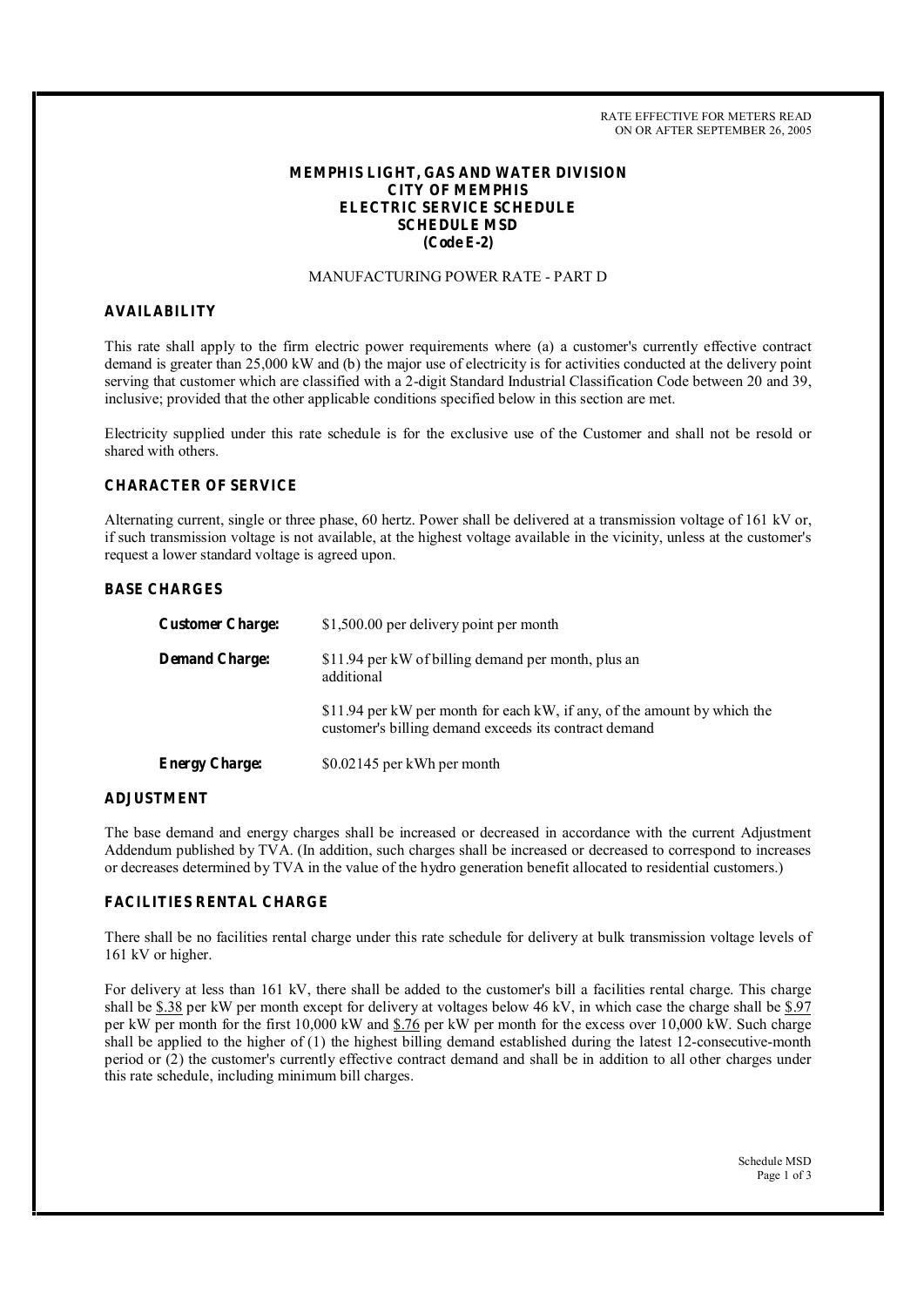#### **REACTIVE DEMAND CHARGES**

If the reactive demand (in KVAR) is lagging during the 30-consecutive-minute period beginning or ending on a clock hour of the month in which the customer's highest metered demand occurs, there shall be added to the customer's bill a reactive charge of \$1.46 per KVAR of the amount, if any, by which the reactive demand exceeds 33 percent of such metered demand. If the reactive demand (in KVAR) is leading during the 30 consecutive minute period beginning or ending on a clock hour of the month in which the customer's lowest metered demand (excluding any metered demands which are less than 25 percent of the highest metered demand) occurs, there shall be added to the customer's bill a reactive charge of \$1.14 per KVAR of the amount of reactive demand. Such charges shall be in addition to all other charges under this rate schedule, including minimum bill charges.

# **DETERMINATION OF DEMAND**

Division shall meter the demands in kW of all customers served under this rate schedule. The metered demand for any month shall be the highest average during any 30-consecutive-minute period beginning or ending on a clock hour of the month of the load metered in kW, and such amount shall be used as the billing demand, except that the billing demand for any month shall in no case be less than the sum of (1) 30 percent of the first 5,000 kW and (2) 40 percent of the next  $20,000 \text{ kW}$  and (3) 50 percent of the next  $25,000 \text{ kW}$ , (4) 60 percent of the next  $50,000 \text{ kW}$ , (5) 70 percent of the next 100,000 kW,  $(6)$  80 percent of the next 150,000 kW, and  $(7)$  85 percent of all kW in excess of 350,000 kW of the higher of the currently effective contract demand or the highest billing demand established during the preceding 12 months.

# **MINIMUM MONTHLY BILL**

The monthly bill under this rate schedule, excluding any facilities rental charges and any reactive charges, shall not be less than the sum of (1) the base customer charge, (2) the base demand charge, as adjusted (but excluding the additional portion thereof applicable to excess of billing

demand over contract demand) applied to the customer's billing demand, and (3) the base energy charge, as adjusted, applied to the customer's energy takings.

Division may require minimum bills higher than those stated above.

#### **CONTRACT REQUIREMENT**

Division shall require contracts for all service provided under this rate schedule. The contract shall be for an initial term of at least 5 years and any renewals or extensions of the initial contract shall be for a term of at least 5 years. The contract shall have provision for termination after the initial term or at any time during the second term upon at least 3 years' written notice. After 10 years of service, any such contract for the renewal or extension of service may provide for termination upon not less than 16 months' notice. The customer shall contract for its maximum requirements, which shall not exceed the amount of power capable of being used by customer, and Division shall not be obligated to supply power in greater amount at any time than the customer's currently effective contract demand. If the customer uses any power other than that supplied by Division under this rate schedule, the contract may include other special provisions. The rate schedule in any power contract shall be subject to adjustment, modification, change, or replacement from time to time as provided under the power contract between Division and TVA.

# **PAYMENT**

Above rates and charges are net. In the event that any bill is not paid on or before the delinquent date shown on bill, there shall be added to the bill an amount equal to 5 percent on the first \$250.00 of the bill plus one percent on any portion of the bill exceeding \$250.00; to any amount remaining unpaid 30 days after the delinquent date of the bill, there shall be added a penalty of one percent, and an additional one percent shall be added at the end of each successive 30-day period until the amount is paid in full.